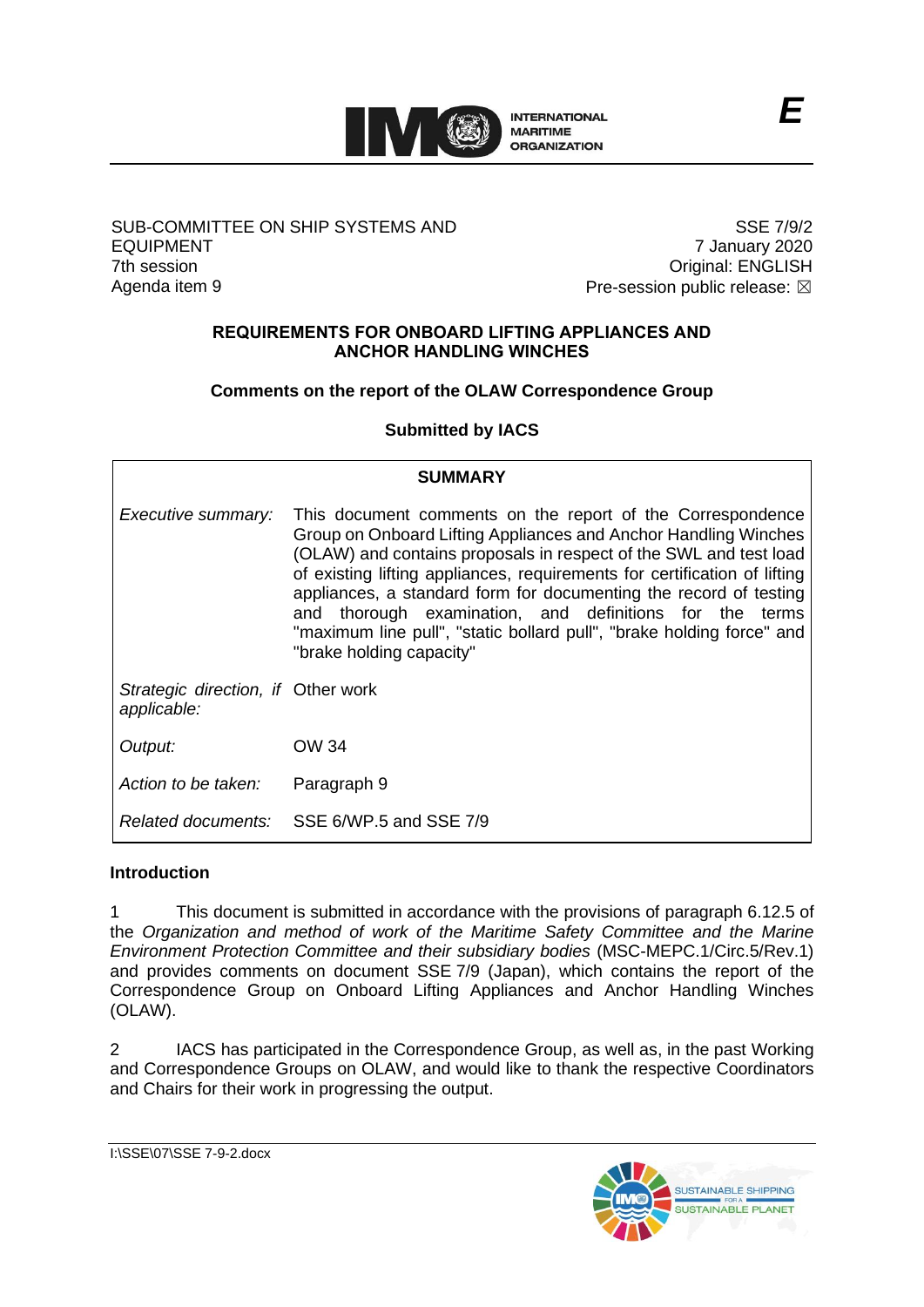# **Discussion**

## *Safe working load*

3 With reference to paragraph 3.2.1.3.*bis* of the draft Guidelines for Lifting Appliances (LA guidelines) (SSE 7/9, annex 1), IACS considers that a number of issues regarding the safe working load (SWL) for existing lifting appliances still need to be clarified. In particular, clarification of the methodology for determining SWL by the company (as defined by SOLAS regulation IX/1) is necessary, as well as of the use of SWL to determine the test load, considering that the design information on the lifting appliance would not be available to the company. In this respect, IACS recommends that SWL and the applicable test load be determined by the manufacturer or a specialized service provider, and be verified by the Administration or a classification society which is recognized by the Administration, in accordance with the requirements of SOLAS regulation XI-1/1.

# *Certification of lifting appliances*

4 IACS notes that paragraph 3.3.1 of the draft LA guidelines provides for certification of such appliances, whereas the draft SOLAS regulation II-1/3-13 (SSE 6/WP.5, annex) does not require that certification. Considering that the purpose of the draft LA guidelines is to support the application of draft SOLAS regulation, the requirement for certification of lifting appliances should be stipulated in the draft SOLAS regulation II-1/3-13, so as to permit the draft LA quidelines to elaborate on the process for certification of lifting appliances, especially existing lifting appliances. Based on the above, IACS would propose that the text appearing in paragraph 3.3.1 of the draft LA guidelines be moved to the draft SOLAS regulation II-1/3-13, and, therefore, be removed from the draft LA guidelines.

## *Application of certification to existing lifting appliances*

5 Paragraph 3.3.1 of the draft LA guidelines addresses certification of the lifting appliance before it is put in use for the first time. However, since existing lifting appliances have already been in operation, it may not be possible to follow this guidance for such appliances. Therefore, for the certification of existing lifting appliances, IACS proposes to add a separate provision, with the use of the words "no later than the date of the first renewal survey", to the existing wording of paragraph 3.3.1 (or to the draft SOLAS regulation II-1/3-13, depending on the resolution of the discussion in paragraph 4 above), as follows:

"3.3.1 Before being put into use for the first time, *[after installation*, *[after installation]* installed on or after [date] [comply with SOLAS regulation [II-1/3-13.2.1.1] [II-1/3-13.2.1 and II-1/3-13.2.4]] should be certified [accepted] [provided with documented evidence] by the Administration or a classification society which is recognized by the Administration in accordance with the provisions of SOLAS Rregulation XI-1/1 as compliant with SOLAS regulations  $H=4/3-13.2.1$ ,  $H=1/3-13.2.1$  and  $H=1/3-13.2.41$ .

3.3.1*bis* Lifting appliances installed before [date] should be certified by the Administration or a classification society which is recognized by the Administration, in accordance with the provisions of SOLAS regulation XI-1/1 as compliant with SOLAS regulations II-1/3-13.2.3 and II-1/3-13.2.4, no later than the date of the first renewal survey on or after [date]."

Tracked changes are indicated using "strikeout" for deleted text and "grey shading" to highlight all modifications and new insertions, including deleted text.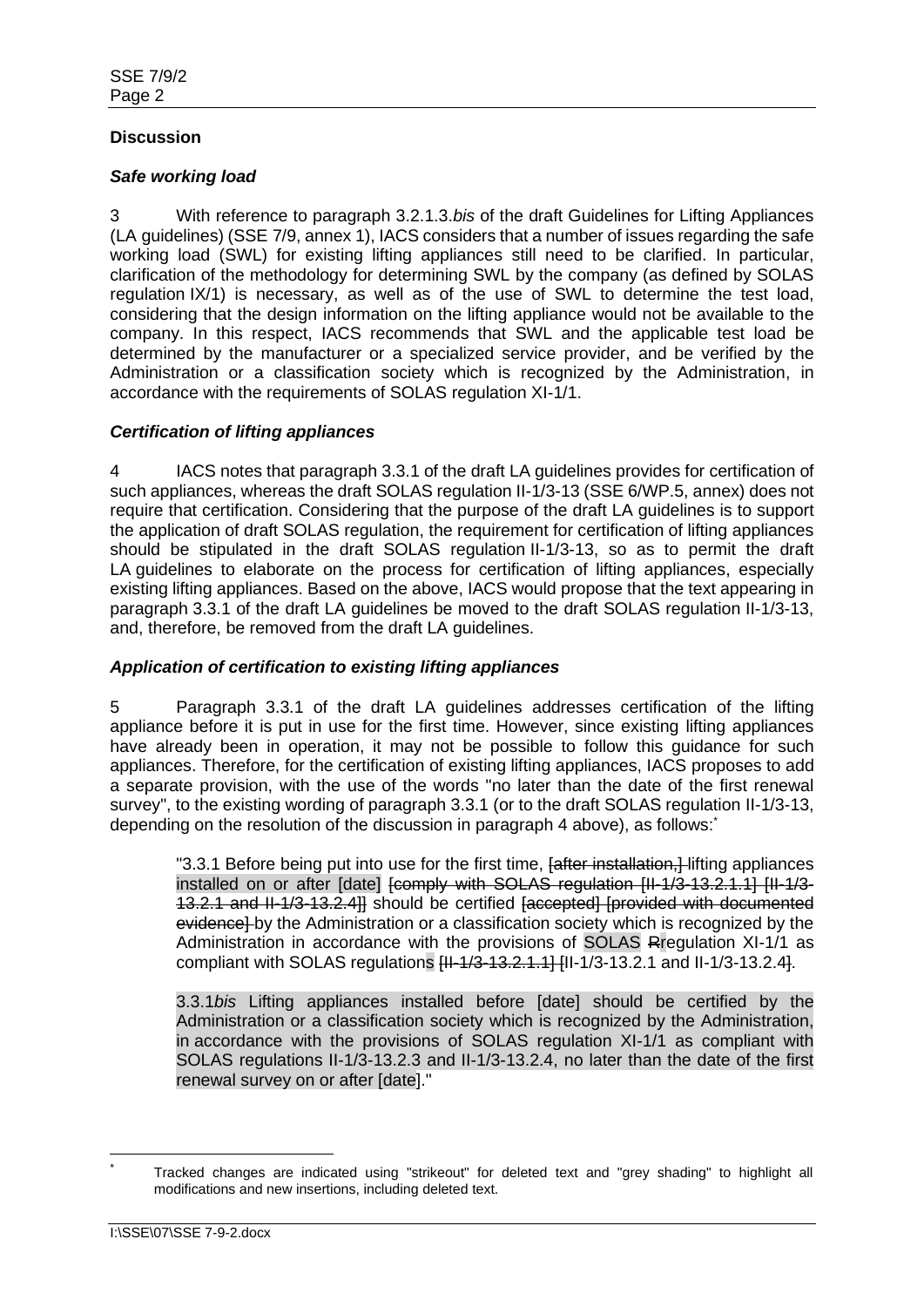## *Record of testing and thorough examination*

6 To help with the consistency of the records of testing and thorough examination, and in order to enable easy comparison, IACS proposes that a standard format for the record of testing and thorough examination be provided in the draft LA guidelines, as offered in the annex to this document. This proposal is consistent with the model forms and certificates of the Occupational Safety and Health (Dock Work) Convention,1979 (ILO Convention No.152). Further, IACS proposes that other records/certificates should also be defined at a later stage, e.g. "Register of Ships Lifting Appliances and Cargo Handling Gear", "Record of Testing and Thorough Examination of Loose Gear", "Record of Testing and Thorough Examination of Wire Rope".

## *Maintenance, inspection and operational testing*

7 Since failures of ropes have been a significant cause of accidents on cranes, IACS considers that examples of items requiring particular attention that are listed in paragraph 3.5.1.4 of the draft LA guidelines, should also address ropes. Accordingly, IACS recommends adding the following two sub-paragraphs at the end of paragraph 3.5.1.4:

- ".7 damaged, broken, worn or corroded ropes, including their terminations; and
- .8 certification and identification of ropes."

# *Definitions used in the draft Guidelines for anchor handling winches*

8 IACS notes that the draft Guidelines for anchor handling winches (AHW guidelines) (SSE 7/9, annex 2) contains such terms as "brake holding force", "brake holding capacity" and "bollard pull" without defining them in section 2 (Definitions). In order to provide for a global and consistent application and implementation, IACS proposes the following definitions to be included in section 2 of the draft AHW guidelines:

*"Maximum line pull* is the maximum sustained force the winch is capable of pulling.

*Static bollard pull* is the maximum sustained pulling force a vessel is capable of generating at maximum power (i.e. *100% Maximum Continuous Rating (MCR)*) and zero forward speed.

*Brake holding force* is the maximum force for which the winch brake is designed.

*Brake holding capacity* is the maximum line pull that the winch brake can withstand without slipping of the brake."

## **Action requested of the Sub-Committee**

9 The Sub-Committee is invited to consider the foregoing and the proposals provided in paragraphs 3 to 8 above, and take action, as appropriate.

\*\*\*